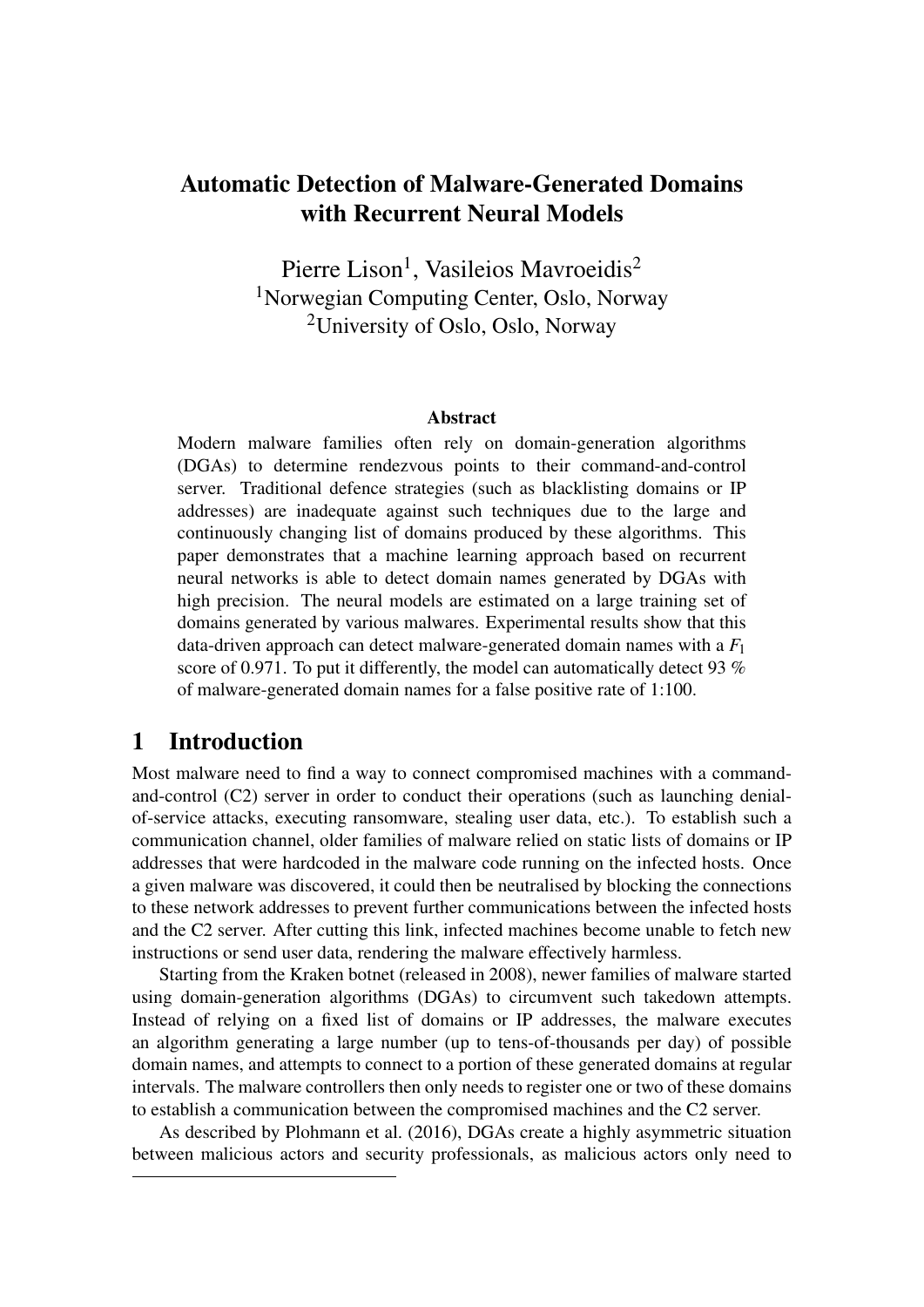register a single domain to establish a communication channel with their botnets, while security professionals must control the complete range of domains that can be produced by the DGA to contain the threat. Common mitigation strategies involve preregistering, blacklisting or sinkholing potential or confirmed malicious domains (Kührer et al., 2014). Unsurprisingly, these strategies are difficult to deploy in the case of malware DGAs (particularly when the domains are spread over many top-level domains) and become increasingly difficult as the number of generated domains increases.

This paper presents a machine-learning approach to the detection of domain names produced by DGAs. The model is based on a recurrent neural architecture trained on a large dataset of DGA domain names. It takes a domain name as input and returns the probability that the domain is generated by a DGA. The advantages of such a data-driven approach are twofold:

- The model is able to provide predictions on the basis of the domain names only, without necessitating human intervention or access to external resources (such HTTP headers or NXDomains). It can therefore be used for real-time threat intelligence, for instance to analyse DNS requests passing through a network.
- The model can be adapted to respond to new malware threats, as it only requires examples of malware-generated domains and does not necessitate any feature engineering. This simplicity also makes it harder for threat agents to circumvent detection (as there is no handcrafted feature that could be directly exploited).

The rest of this paper is as follows. The next section presents generic background information on domain-generation algorithms and the defence strategies available to tackle them. Section 3 describes the neural network models developed to detect malicious domain names and Section 4 the datasets employed to train these models. Section 5 details the experimental evaluation of the approach (including the model selection, experimental design, empirical results and error analysis). Section 6 concludes the paper.

## 2 Background

The study of Plohmann et al. (2016) detail the prevalence of DGAs in modern botnets. Their study focused on analysing and evaluating 43 different botnets remarking that 23 out of 43 use DGAs as the only C2 rendezvous mechanism. Domain generation algorithms are used to automatically generate a large number of seemingly random domain names in order to secure the command and control communication of botnets. The domains are computed based on shared secret (seed) between botmasters and the bots (zombie machines). These seeds may include numerical constants (e.g., pseudo random generators) and strings (e.g., the alphabet or the set of possible top-level domains).

Barabosch et al. (2012) defined a taxonomy of DGAs based on two properties, namely *time* and *causality*. The time dimension captures whether the seeds are fixed or are only valid for a specific period of time (by e.g. incorporating a time source in the calculation). In addition, seeds can be either deterministic (hand-coded or calculated through a fixed procedure) or non-deterministic (using seeds that cannot be anticipated, based on e.g. weather forecasts or stock market prices). Plohmann et al. (2016) further refined this taxonomy in order to take into account the types of seeds used by the generation algorithm: *arithmetic* (alphanumeric combinations), *hash-based* (hex digest representation of a hash), *wordlist-based* (combination of words from wordlists), and *permutation-based* (permutation of an initial domain name).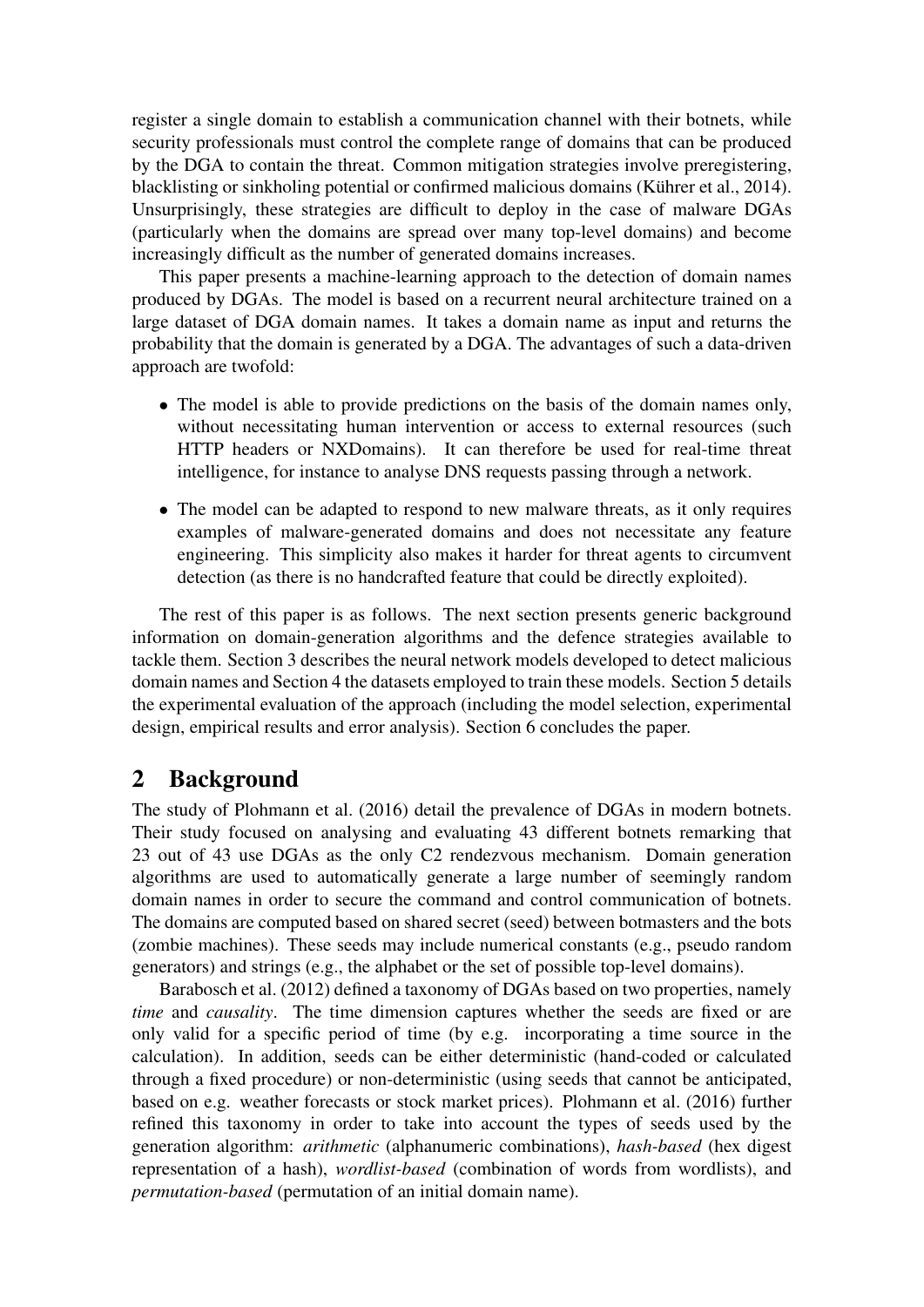Various approaches have been developed for the detection of malicious domain names. Villamarin-Salomon and Brustoloni (2008) evaluated two approaches to identify botnet C&C servers based on anomalous dynamic DNS traffic (DDNS). In their first approach, they identified domains with abnormally high query rates or domains that were temporally concentrated. Their second, more successful approach searched for abnormally repetitive DDNS replies indicating that the query points to a non-existent domain. Yadav et al. (2010; 2011) proposed a method of detecting dynamically generated malicious domains by modelling their lexical structures (character distribution and n-grams) and using the number of failed DNS queries (NXDomains) observed in botnets. Antonakakis et al. (2012) describes a technique to detect DGAs without reverse engineering efforts, leveraging the idea that bots from the same botnet (same DGA) will generate similar non-existent domain traffic ("NXDomain"). Using a combination of clustering and classification algorithms combined with real-word DNS traffic, they were able to discover twelve DGAs (half were variants of known DGAs and the other half new DGAs that have never been reported before). Zhou et al. (2013) presented a similar approach for the detection of DGAs using NXDomain traffic. Their approach is based on the fact that the domains generated by DGA-based botnets are often used for a short period of time (active time) and have similar life and query style. Drawing inspiration from all these approaches, the Phoenix framework presented by Schiavoni et al. (2014) relied on a combination of linguistic and IP-based features to distinguish malicious domains and identify their DGAs. Finally, Grill et al. (2015) proposed a statistical approach to detect DGAs using only the NetFlow/IPFIX statistics collected from the network of interest.

The approach presented in this paper stands closest to Woodbridge et al. (2016), who also rely on neural models (in their case LSTMs) for detecting malware-generated domain names. In a follow-up paper (Anderson et al., 2016), the authors also investigate the use of adversarial learning techniques for the detection of DGAs. The present paper extends their approach in two directions. First, instead of training the neural models on a relatively small dataset of malware feeds, we rely on a larger and more varied set of malware families extracted from multiple sources. In addition, we also compare the empirical performance of various design choices pertaining to the architecture of the neural network (use of embeddings, type of recurrent units, etc.).

# 3 Models

The models we developed to detect and classify malware-generated domains are based on recurrent neural architectures. Recurrent architectures have the ability to learn sequential patterns – in this case, the sequences of characters that make up domain names. They are widely used in machine learning and have recently shown considerable success in areas such as speech recognition (Graves et al., 2013), machine translation (Bahdanau et al., 2014) or conversation modelling (Vinyals and Le, 2015).

## Core architecture

Recurrent neural networks operate by incrementally update a hidden state based on the given sequence of inputs. Figure 1 illustrates a recurrent neural network for the detection of domain names generated by malware DGA. The network first takes a sequence of characters as inputs and transforms it into a sequence of vectors. The simplest approach is to adopt a one-hot representation. Assuming a set *C* of possible characters (in our case, the 26 letters of the latin alphabet plus numbers and a few special symbols), we can define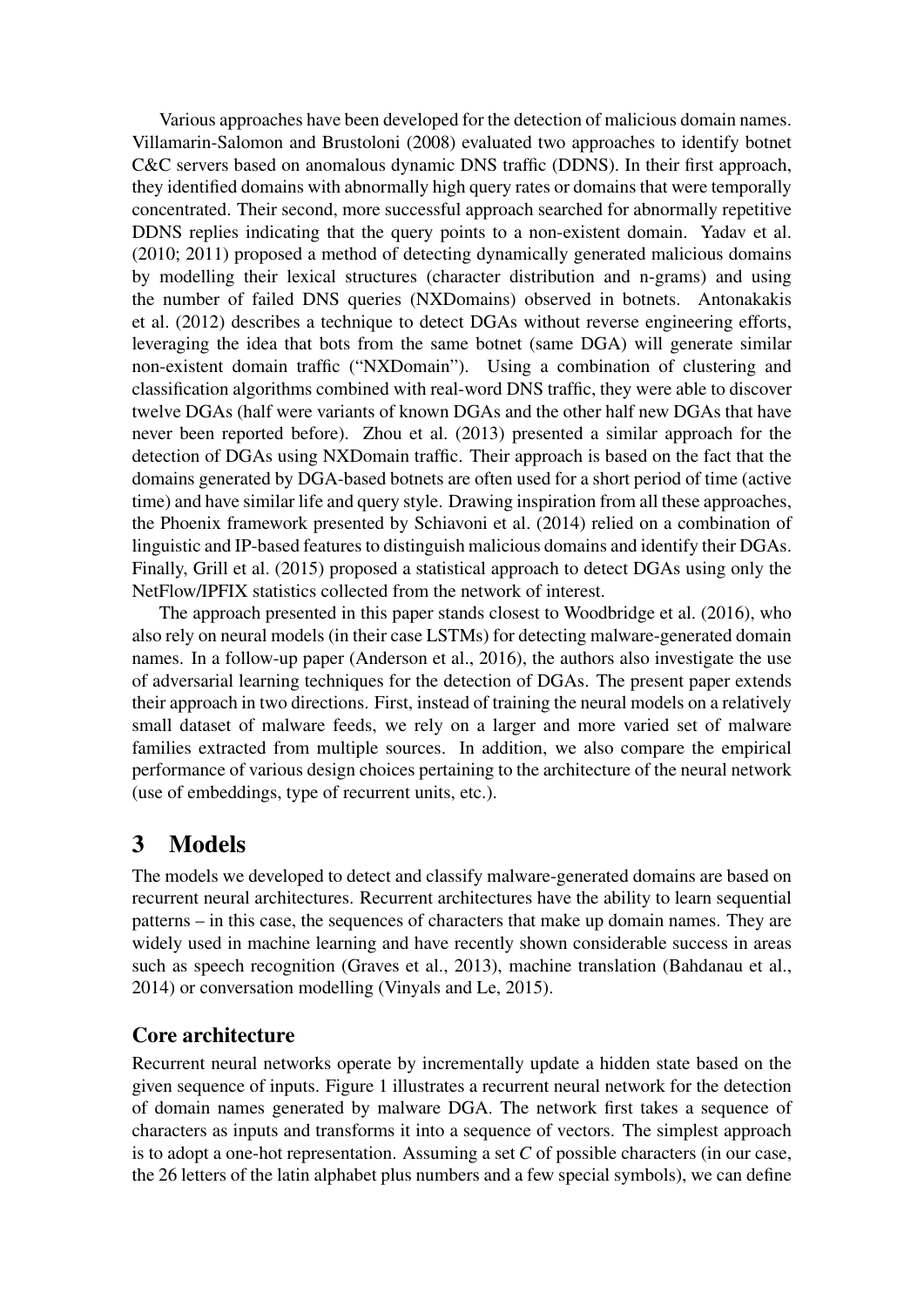a mapping  $M: C \to [1, |C|]$  between characters and integers in the range [1, |*C*||. The onehot representation of a character  $c$  is then a vector of size  $|C|$  where all values are set to zero, except the column  $M(c)$  which is set to 1. Once the characters are converted into vectors, they are fed into a recurrent layer that processes the input vectors one by one and updates a hidden state vector at each step. A large variety of recurrent layers have been developed, the most popular ones being the Long Short-Term Memory (LSTM) units from Hochreiter and Schmidhuber (1997) and the Gated Recurrent Units (GRU) from Chung et al. (2014). Unlike "plain" recurrent networks, these architectures are able to efficiently capture long-range dependencies through a system of analog gates. Finally, the vector produced after the last character is used to compute the final output (in this case the probability of the domain being generated by a malware). This output is defined as a linear combination of the final output vector transformed through a *sigmoid* activation function (which ensures the final result is a proper probability between 0 and 1).



Figure 1: Simple example of recurrent neural network.

The parameters of the neural network (composed of the weights of the recurrent units and those of the final output layer) are learned from training data. To this end, the neural network is provided with a dataset of (input, output) pairs, and an optimisation algorithm (such as stochastic gradient descent) is then applied to find the parameters that minimise the empirical loss on this dataset (see Goodfellow et al. (2016) for more details). In this particular case, the network is trained using both examples of malware-generated domains (for which the output produced by the network should be as close to 1 as possible) as well as examples of benign domains (for which the output should be close to 0). Section 4 describes the datasets that have been employed in this work.

#### Extensions

Starting from the core architecture described above, we can then extend or modify the neural network in several ways:

- Embeddings Instead of adopting a one-hot representation, we can use a learnable embedding model to convert each character into a dense vector (Goldberg, 2016). One advantage of embedding models is their ability to express similarities between characters – for instance, the vector for the character '0' will be closer in vector space to the character '3' than to 'u', since the distributional properties of '0' are more similar to '3' than to 'u'. These embeddings can be learned simultaneously with the other network parameters.
- Bidirectionality The network in Figure 1 operates only in a left to right fashion. However, recurrent neural networks can be easily extended to work in both directions (Schuster and Paliwal, 1997), as shown in Figure 2. This allows the network to capture underlying patterns that might appear in both directions.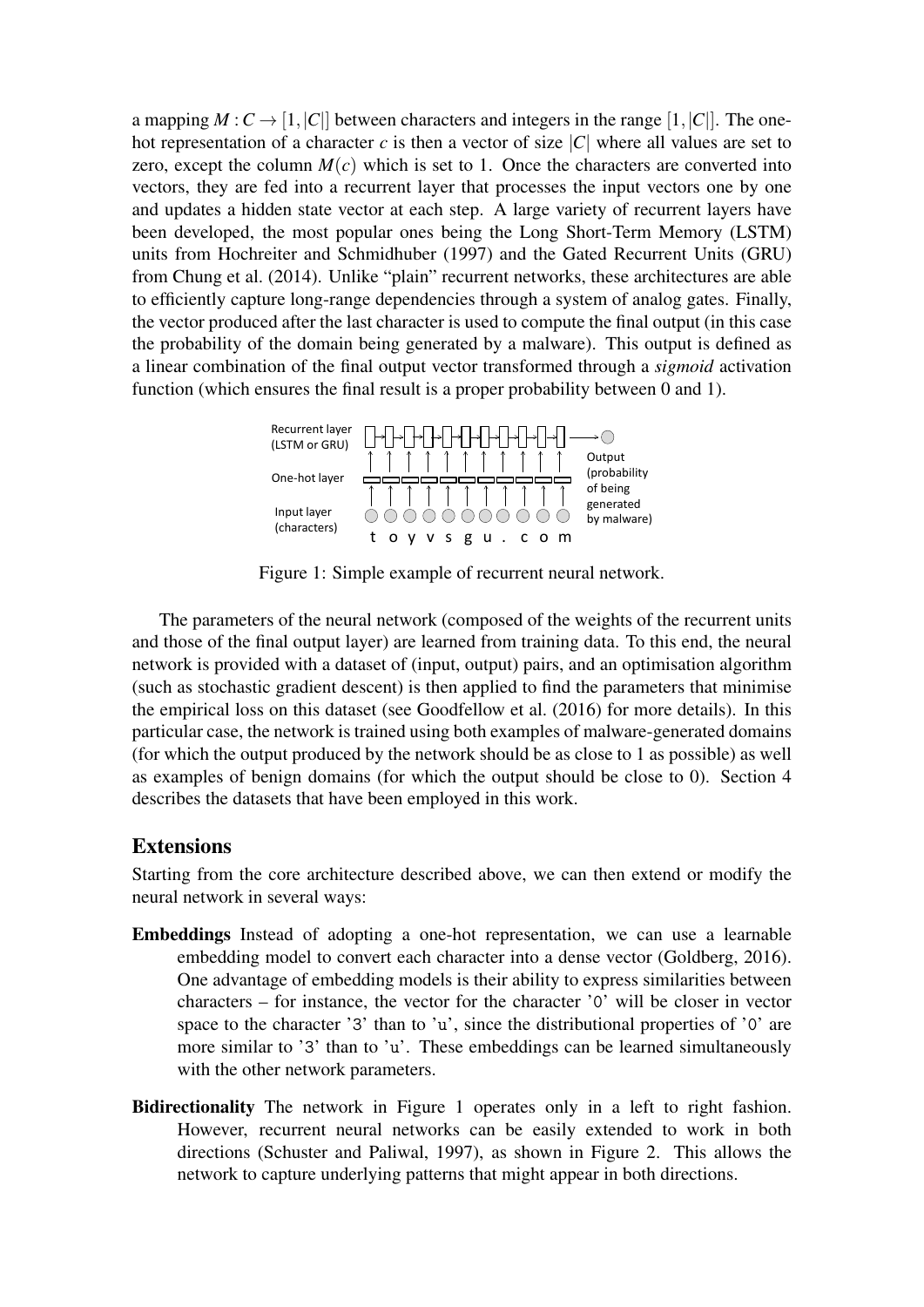



Figure 2: Bidirectional recurrent neural network.

Figure 3: Recurrent neural network with an additional dense layer.

- Additional dense layer Instead of computing the final output directly from the hidden state of the last recurrent unit, one might first pass it through a dense feed-forward layer, such as depicted in Figure 3. The dense layer is a linear combination of the inputs followed by a non-linear activation function. The inclusion of this additional layer may help improve the model performance by applying a non-linear transformation to the state vector capturing the sequence of characters making up the domain name. However, this also increases the size of the parameter space: if the size of the state vector is *K* and the size of the dense layer is *L*, an additional  $(L+1) \times K$  parameters will need to be learned.
- Multi-task learning Neural models need not be restricted to the mere detection of malicious domain names, but can also be used predict the *type* of malware (for instance, suppobox) it belongs to. In this case, the network must output a probability distribution over malware classes (augmented with one class for the "benign" domains). This classification can be achieved in a separate neural network or be integrated in a single, unified network, as shown in Figures 4 and 5. This unified network is an instance of multi-task architectures (Ruder, 2017), since the model is optimised to perform two tasks at once, namely predicting *whether* the domain is malicious, and *which* malware it comes from.



Figure 4: Recurrent neural network for predicting the malware classes.

Figure 5: Recurrent neural network for simultaneous detection & classification.

The influence of these design choices is evaluated in Section 5.

## 4 Datasets

Training neural models requires access to large amounts of examples, both positive (domains known to have been generated by a DGA) and negative (domains known as benign). The following datasets were used for this purpose: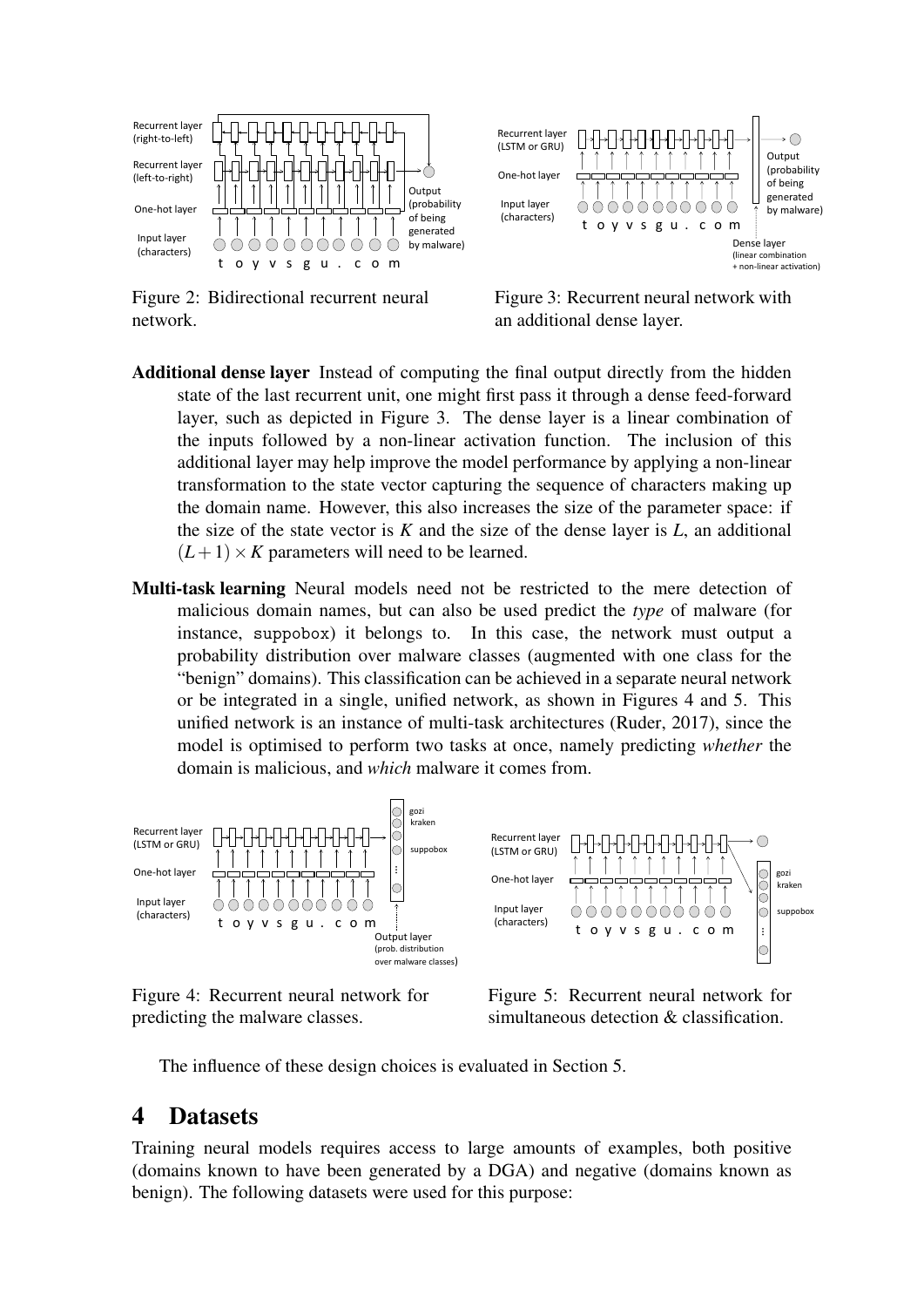#### *Benign domains*

The benign domains were extracted from domain whitelists. We downloaded eight snapshots of the Alexa Top 1 million domains (spread from 2010 to 2017), along with similar whitelists such as the top 1 million from Statvoo and Cisco. In total, over 4 million benign domains were extracted from these domain lists. One should note that the Alexa rankings only enumerate popular domains and offers no guarantee that the domains are malware-free. However, in practice, DGA-generated domains have a very low probability of appearing on these ranked lists due to their random and transient character.

#### *Malware domains*

The malware-generated domains is compiled from three complementary sources. The most important source is the DGArchive<sup>1</sup>, which is a web service for malware analysis. The DGAarchive contains regularly updated datasets and technical details for dozens of malware families. The administrators of DGArchive kindly provided us with a complete dump of their malware database, which amounts to an initial set of over 49 million malware domains spread over 63 distinct types of malware.

The number of examples for each family is, however, heavily skewed. For instance, the virut malware contains more than 17 million examples (although its algorithm is relatively straightforward to capture), while a difficult malware such as matsnu only contains 12.7 thousand examples. To counter this class imbalance, we divided the malware families in two groups according to their detection difficulty. The maximal number of examples was capped to 40 000 for "easy" malware families and to 400 000 for difficult ones. In addition to the DGArchive, we also extracted the DGA feeds from Bambenek Consulting<sup>2</sup>, containing 39 malware families and used domain generators for 11 DGAs<sup>3</sup> to produce additional examples of domains.

Due to the lack of authoritative naming conventions for malware, there is some variation in the DGA names depending on the source (for instance, the emotet malware is often referred to as geodo). We therefore created a list of equivalent names for each DGA in order to merge all malware domains into a single list. To reduce the amount of noise in the dataset, also excluded from the training examples the few domains that were simultaneously marked as benign and malware. The complete list of malware names along with their number of examples is provided in Table 1. The combination of all sources yields a total of 2.9 million malware-generated domains.

# 5 Evaluation

The models described in Section 3 were trained using the datasets from Section 4 and were then evaluated on the basis of their ability to distinguish between benign domain names and domain names generated by malware. This evaluation was performed using 10-fold stratified cross validation on the full dataset. The neural models were trained on GPUaccelerated hardware (with a training time of about 3 hours) using a batch size of 256 and two passes on the training set. RMSProp was employed as optimisation algorithm. The source code for training and evaluating the neural models was written using Keras (Chollet et al., 2015) and can be provided upon request.

<sup>&</sup>lt;sup>1</sup> https://dgarchive.caad.fkie.fraunhofer.de

 $2$  https://osint.bambenekconsulting.com/feeds/dga-feed.txt

<sup>3</sup> https://github.com/endgameinc/dga\_predict (with some minor code changes).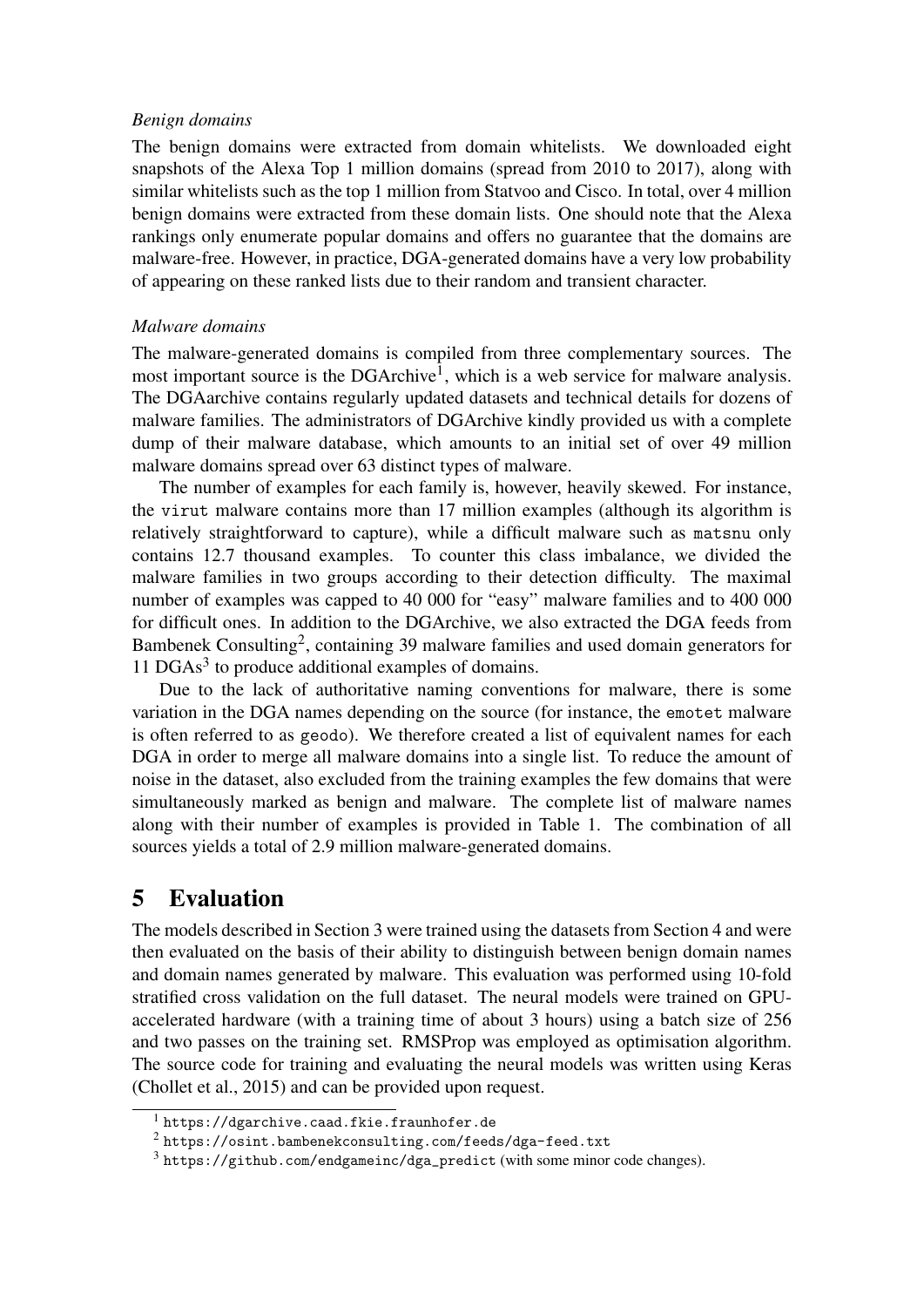| <b>Malware</b> | <b>Frequency</b> |             |         |               |          |
|----------------|------------------|-------------|---------|---------------|----------|
| bamital        | 40 240           | gozi        | 105 631 | ramdo         | 15 9 84  |
| banjori        | 89 9 84          | hesperbot   | 370     | ramnit        | 90 000   |
| bedep          | 15 176           | locky       | 179 204 | ranbyu        | 40 000   |
| beebone        | 420              | madmax      | 192     | ranbyus       | 12 720   |
| blackhole      | 732              | matsnu      | 12714   | rovnix        | 40 000   |
| bobax          | 19 28 8          | modpack     | 52      | shifu         | 4 6 6 2  |
| conficker      | 400 000          | murofet     | 53 260  | simda         | 38 4 21  |
| corebot        | 50 240           | $murofet_w$ | 40 000  | sisron        | 5936     |
| cryptolocker   | 55 984           | necur       | 40 000  | suppobox      | 41 014   |
| cryptowall     | 94               | necurs      | 36 864  | sutra         | 9882     |
| dircrypt       | 11 110           | nymaim      | 186 653 | symmi         | 40 064   |
| dnschanger     | 40 000           | oderoor     | 3833    | szribi        | 16 007   |
| downloader     | 60               | padcrypt    | 35 616  | tempedreve    | 453      |
| dyre           | 47 998           | proslikefan | 75 270  | tinba         | 80 000   |
| ekforward      | 1460             | pushdo      | 176 770 | torpig        | 40 000   |
| emotet         | 40 576           | pushdotid   | 6 0 0 0 | tsifiri       | 59       |
| feodo          | 192              | pykspa      | 424 215 | urlzone       | 34 5 36  |
| fobber         | 2600             | pykspa2     | 24 3 22 | vawtrak       | 1 0 5 0  |
| gameover       | 80 000           | qadars      | 40 400  | virut         | 400 600  |
| gameover_p2p   | 41 000           | qakbot      | 90 000  | volatilecedar | 1494     |
|                |                  |             |         | xxhex         | 4400     |
|                |                  |             |         | <b>Total</b>  | 2925 168 |

Table 1: Malwares in the dataset along with their number of example domains. The dataset is put together from malware feeds, the DGArchive, and generation scripts.

### Baseline

Letter combinations are often good indicators of the "naturalness" of a given domain name. For instance, numbers are rarely followed by letters. Following Woodbridge et al. (2016), one can build a classifier using as features the occurrences of particular character bigrams (that is, pairs of consecutive characters) in the domain name. For instance, the domain toyvsgu.com has a total of 10 non-zero features (to, oy, ...om).

Based on this observation, one can estimate a simple but effective baseline model that detects and classifies domain names based on the character pairs occurring in it. This baseline model can be expressed as a logistic regression classifier with a feature space corresponding to the set of possible character bigrams (1504 in our dataset).

### **Metrics**

One straightforward indicator of the model performance is the confusion matrix, which can be structured in a simple table, as shown below:

|               |        | Classified by model as: |                                                  |  |  |
|---------------|--------|-------------------------|--------------------------------------------------|--|--|
| Malware       |        | Benign                  |                                                  |  |  |
| Actual class: |        |                         | Malware True Positives (TP) False Negatives (FN) |  |  |
|               | Benign |                         | $\vert$ False Positives (FP) True Negatives (TN) |  |  |

The following metrics can be defined based on this confusion matrix:

Accuracy the accuracy is simply the fraction of domains that are correctly classified:

$$
acc = \frac{TP + TN}{TP + TN + FN + FP}
$$
 (1)

However, the accuracy is not the most useful metric for this task due to its sensitivity to class imbalance. The number of benign domains in DNS traffic is likely to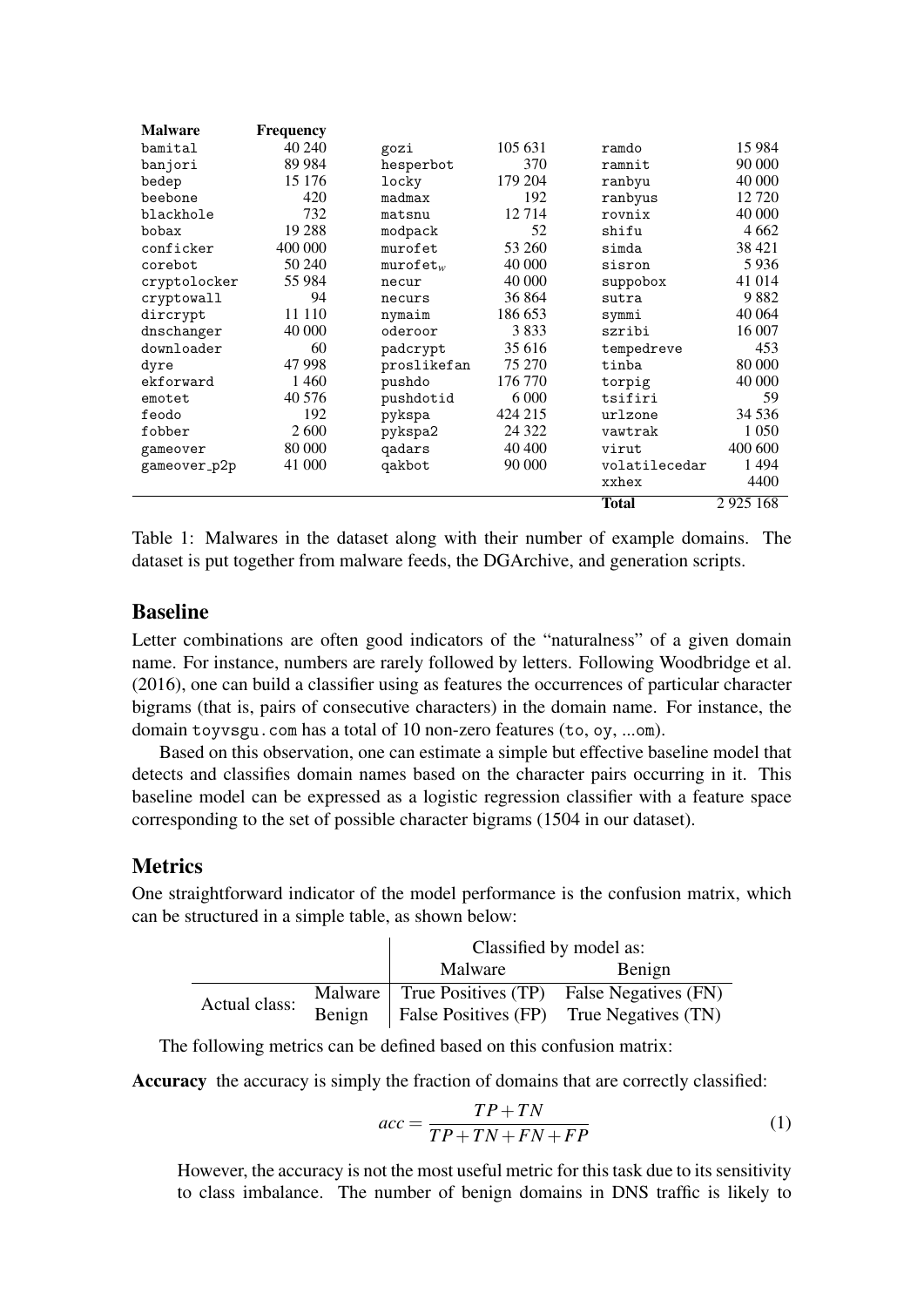be orders of magnitude larger than the number of malware-generated domains. Achieving high accuracy in such situations is not particularly difficult, as one can simply create a dummy classifier that classifies all domains as benign.

**Precision, Recall,**  $F_1$  score The precision is the fraction of domains classified by the model as malware that are actually malware, while the recall (also called sensitivity or true positive rate) is the fraction of malware domains that are classified as malware by the model. Finally, the  $F_1$  score is an harmonic mean of the two:

$$
p = \frac{TP}{TP + FP} = \frac{\text{\# correctly classified malware domains}}{\text{\# domains classified as malware by model}}
$$
(2)

$$
r = \frac{\text{TP}}{\text{TP} + \text{FN}} = \frac{\text{\# correctly classified malware domains}}{\text{\# actual known malware domains}} \tag{3}
$$

# actual known malware domains  
\n
$$
F_1 = 2\frac{p \times r}{p+r}
$$
\n(4)

### Model selection

Section 3 introduced a number of design choices regarding the architecture of the neural network. We performed an empirical evaluation of these choices, detailed below.

- Inclusion of embedding models: We found that the use of simple one-hot representations gave better results than learned character embeddings (about 1 % difference in micro  $F_1$  score on average).
- Type and dimension of recurrent units : The detection and classification performance of GRU and LSTM units were roughly the same. However, LSTM units are slower due to their more complex gating mechanism. The output dimension was an important factor: we experimented with sizes 128, 256, 512 and 1024, and found that the best results were achieved with 512 dimensions (with a 1 % increase in micro  $F_1$  score compared to the lower dimensions).
- **Bidirectionality**: The inclusion of a right-to-left layer did slightly improve the results, but essentially because it effectively doubles the output vector dimensions. When compared to unidirectional networks with the same total number of dimensions, bidirectional networks do not seem to perform better and are slower to run.
- Use of additional hidden layer : The inclusion of a dense layer between the last recurrent unit and the output prediction did not improve the performance.
- Multi-task learning The use of the same neural network to both detect *whether* a domain name is DGA-generated and *which* class it belong to gave approximately the same empirical results on  $F_1$  and AUC scores as networks optimised for these two tasks separately. This is an interesting result, as it shows that the two tasks can be performed on the basis of a shared latent representation.

On the basis of this analysis, we performed the experimental evaluation with a neural network using a one-hot input representation, 512-dimensional GRU units, no additional layer and two simultaneous outputs (detection and classification). In terms of running time, the neural model is able to process tens of thousands of domains per second on a single GPU. The model can also run on commodity hardware without GPU acceleration but is then slower, typically around one thousand domains per second.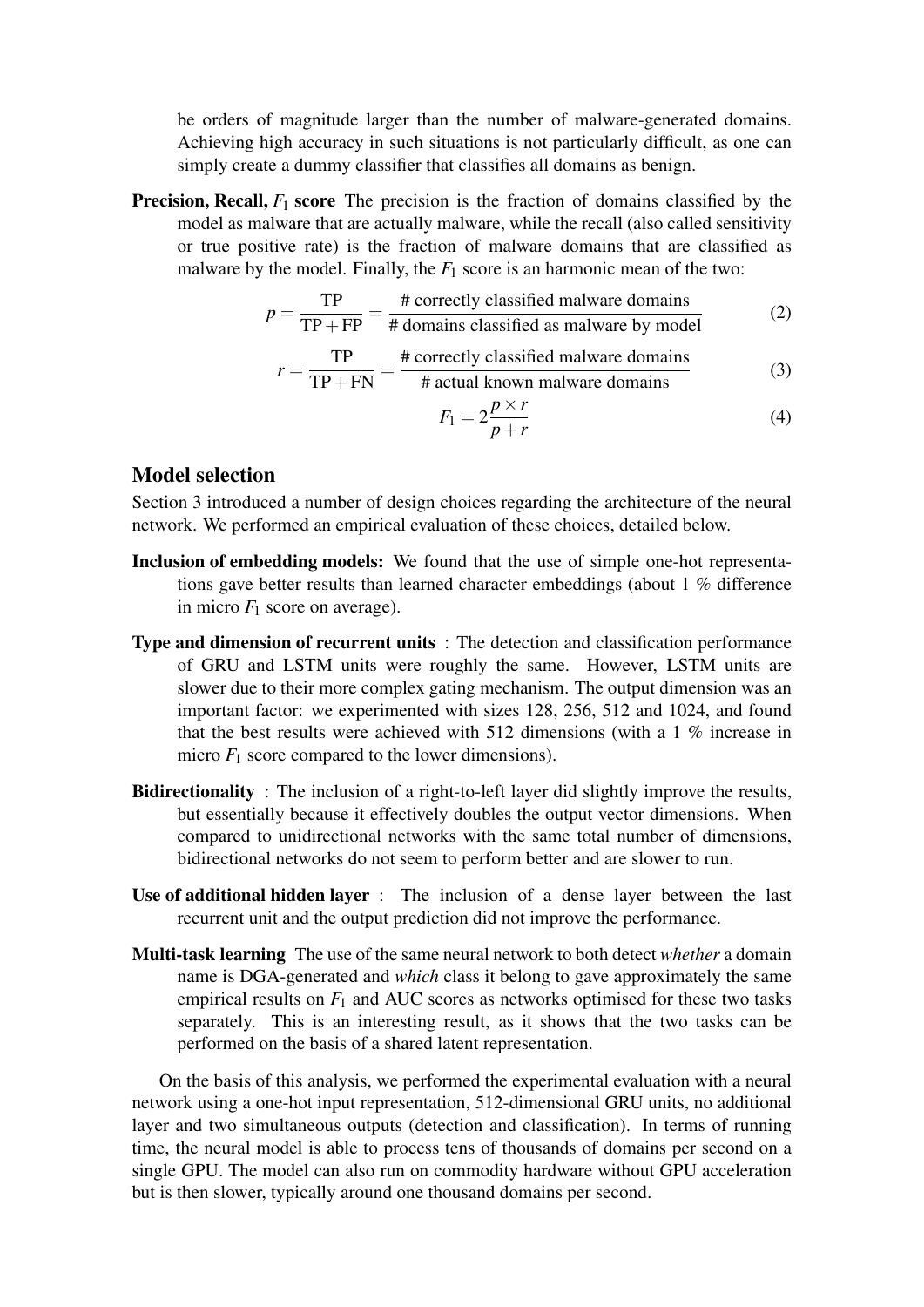### **Results**

The empirical results for the detection and classification tasks are respectively shown in Table 2 and Table 3.

For the detection task, we employ the accuracy, precision, recall and  $F_1$  score as metrics, along with the "Area Under the Curve" (AUC) metric. The ROC curse illustrates the evolution of the true positive and false positive rates at various thresholds, and is shown in Figure 6. Contrary to the accuracy, the AUC score is well suited to machine learning tasks where the classes are highly imbalanced. As we can observe from Table 2, the neural model outperforms the two baseline on all metrics (all results are statistically significant using a paired *t*-test, with  $p < 0.0001$ ). Another way of interpreting the results is to look at the ROC curve and determine the detection rate that can be achieved for a given False Positive Rate (FPR). The neural model is able to detect 68 % of malwaredgenerated domain names for a FPR of 1:1000 (compared to only 23 % for the bigram approach), 93 % for a FRP of 1:100, and 99.9 % for a FPR of 1:10.

|               |       |                                         |       |       | Accuracy Precision Recall $F_1$ score ROC AUC |
|---------------|-------|-----------------------------------------|-------|-------|-----------------------------------------------|
| <b>Bigram</b> |       | $0.915$ $0.927$ $0.882$ $0.904$ $0.970$ |       |       |                                               |
| Neural model  | 0.973 | 0.972                                   | 0.970 | 0.971 | 0.996                                         |

Table 2: Evaluation results (with 10-fold cross validation) on the task of detecting malware-generated domain names, using the dataset described in Section 4.

|              |                                                                           |  |  | $\text{Accuracy}$ Precision Recall $F_1$ score |                                     |  |  |
|--------------|---------------------------------------------------------------------------|--|--|------------------------------------------------|-------------------------------------|--|--|
|              |                                                                           |  |  |                                                | Micro Macro Micro Macro Micro Macro |  |  |
| Bigram       | $0.800$   0.787 0.564   0.800 0.513   0.787 0.522                         |  |  |                                                |                                     |  |  |
| Neural model | $0.892 \t\t 0.891 \t\t 0.713 \t\t 0.892 \t\t 0.653 \t\t 0.887 \t\t 0.660$ |  |  |                                                |                                     |  |  |

Table 3: Evaluation results (with 10-fold cross validation) on the task of classifying domain names according to the malware family that generated it (including the 63 malware types and a special "benign" family).



Figure 6: ROC curve for the detection task (*x*-axis is in log-scale).

For the classification task, the employed metrics are the accuracy, precision, recall and *F*<sup>1</sup> scores. Since the precision, recall and *F*<sup>1</sup> scores are class-specific measures, they must be averaged to yield a global result. Micro-averages sum up the individual TP, FP and FN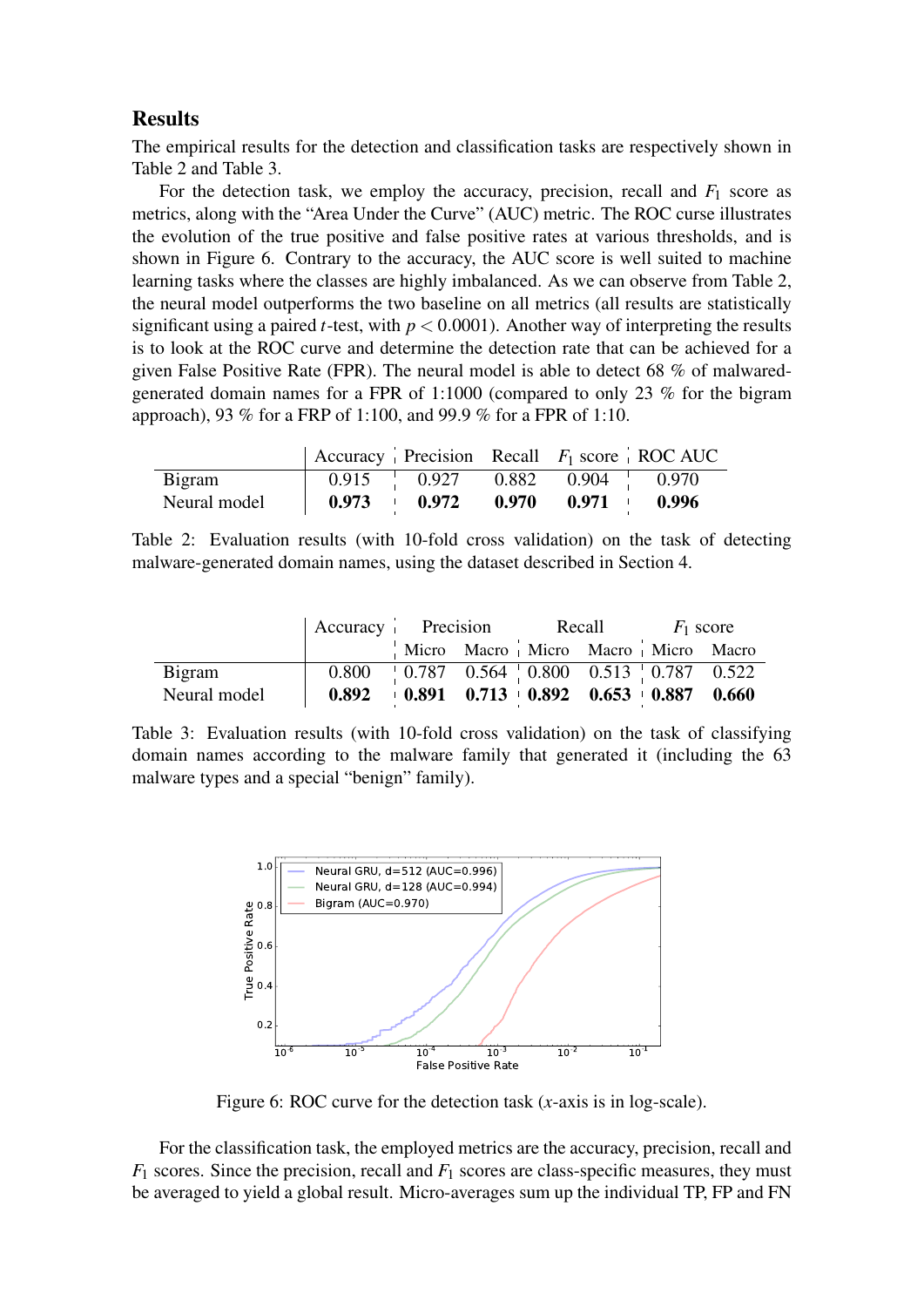|                     | <b>Detection</b><br><b>Classification</b> |        |           |               |                                   |                       |        |             |
|---------------------|-------------------------------------------|--------|-----------|---------------|-----------------------------------|-----------------------|--------|-------------|
|                     | Bigram                                    | Neural |           | <b>Bigram</b> |                                   |                       | Neural |             |
| <b>Malware</b>      | Recall                                    | Recall | Precision | Recall        | $F_1$ score $\perp$               | Precision             | Recall | $F_1$ score |
| bamital             | 0.991                                     | 1.000  | 0.999     | 0.998         | 0.998                             | 0.999                 | 0.999  | 0.999       |
| banjori             | 0.893                                     | 1.000  | 0.910     | 0.928         | 0.919<br>$\mathbf{I}$             | 0.993                 | 0.999  | 0.996       |
| bedep               | 0.985                                     | 0.991  | 0.024     | 0.006         | 0.010                             | 0.798                 | 0.584  | 0.672       |
| beebone             | 0.000                                     | 0.952  | 0.467     | 0.065         | 0.112                             | 0.426                 | 0.418  | 0.421       |
| benign              | 0.942                                     | 0.977  | 0.911     | 0.950         | 0.930<br>J                        | 0.971                 | 0.979  | 0.975       |
| blackhole           | 0.997                                     | 0.995  | 0.000     | 0.000         | 0.000                             | 0.783                 | 0.281  | 0.386       |
| bobax               | 0.926                                     | 0.990  | 0.666     | 0.549         | 0.601                             | 0.906<br>$\mathbf{I}$ | 0.746  | 0.818       |
| conficker           | 0.919                                     | 0.947  | 0.541     | 0.453         | 0.493                             | 0.650                 | 0.625  | 0.636       |
| corebot             | 0.989                                     | 1.000  | 0.996     | 0.995         | 0.995                             | 0.996<br>$\mathbf{I}$ | 0.998  | 0.997       |
| cryptolocker        | 0.988                                     | 0.995  | 0.447     | 0.112         | 0.179                             | $\mathsf{I}$<br>0.612 | 0.494  | 0.536       |
| dircrypt            | 0.996                                     | 0.998  | 0.173     | 0.327         | 0.226                             | 0.508                 | 0.334  | 0.389       |
| dnschanger          | 0.961                                     | 0.975  | 0.006     | 0.000         | 0.001                             | 0.602<br>$\mathbf{I}$ | 0.960  | 0.740       |
| dyre                | 0.993                                     | 1.000  | 0.982     | 1.000         | 0.991                             | 0.999                 | 1.000  | 1.000       |
| ekforward           | 0.492                                     | 0.989  | 0.935     | 0.201         | 0.323<br>$\mathbf{I}$             | 0.995                 | 0.991  | 0.993       |
| emotet              | 0.999                                     | 0.999  | 0.816     | 0.991         | 0.895                             | 0.995                 | 0.998  | 0.996       |
| feodo               | 1.000                                     | 1.000  | 0.000     | 0.000         | 0.000                             | 0.452                 | 0.189  | 0.262       |
| fobber              | 0.978                                     | 0.989  | 0.000     | 0.000         | 0.000                             | 0.662                 | 0.185  | 0.276       |
| gameover            | 0.998                                     | 1.000  | 0.958     | 0.971         | 0.965                             | 0.999                 | 0.998  | 0.999       |
| gameover_p2p        | 1.000                                     | 1.000  | 0.901     | 0.915         | 0.908                             | 0.945                 | 0.939  | 0.942       |
| gozi                | 0.398                                     | 0.879  | 0.816     | 0.682         | 0.743                             | 0.909                 | 0.874  | 0.889       |
| hesperbot           | 0.932                                     | 0.949  | 0.000     | 0.000         | 0.000                             | 0.000                 | 0.000  | 0.000       |
| locky               | 0.954                                     | 0.980  | 0.592     | 0.535         | 0.562<br>$\mathsf{l}$             | 0.733                 | 0.675  | 0.699       |
| madmax              | 0.923                                     | 0.660  | 0.000     | 0.000         | 0.000                             | 0.095                 | 0.035  | 0.051       |
| matsnu              | 0.046                                     | 0.158  | 0.036     | 0.003         | 0.005<br>$\mathbf{I}$             | 0.683                 | 0.103  | 0.172       |
| murofet             | 0.998                                     | 0.998  | 0.552     | 0.528         | 0.539                             | 0.737                 | 0.838  | 0.784       |
| murofetweekly       | 1.000                                     | 1.000  | 0.976     | 1.000         | 0.988<br>$\overline{\phantom{a}}$ | 0.973                 | 0.998  | 0.985       |
| necur               | 0.957                                     | 0.982  | 0.397     | 0.245         | 0.302                             | 0.475                 | 0.490  | 0.461       |
| necurs              | 0.962                                     | 0.982  | 0.317     | 0.151         | 0.204                             | 0.431                 | 0.248  | 0.278       |
| nymaim              | 0.924                                     | 0.953  | 0.601     | 0.254         | 0.357                             | 0.613                 | 0.391  | 0.475       |
| oderoor             | 0.926                                     | 0.977  | 0.000     | 0.000         | 0.000                             | 0.196                 | 0.034  | 0.055       |
| padcrypt            | 0.970                                     | 0.999  | 0.990     | 0.999         | 0.994                             | 0.996<br>$\mathbf{I}$ | 0.998  | 0.997       |
| proslikefan         | 0.913                                     | 0.960  | 0.501     | 0.272         | 0.353                             | 0.829                 | 0.385  | 0.526       |
| pushdo              | 0.907                                     | 0.993  | 0.947     | 0.940         | 0.943                             | 0.986                 | 0.993  | 0.990       |
| pushdotid           | 0.913                                     | 0.968  | 0.321     | 0.102         | 0.154                             | 0.869                 | 0.946  | 0.905       |
|                     | 0.945                                     | 0.983  | 0.507     | 0.671         | 0.578                             | 0.683                 | 0.862  | 0.761       |
| pykspa<br>pykspa2   | 0.902                                     | 0.992  | 0.616     | 0.647         | 0.631<br>$\overline{\phantom{a}}$ | 0.680                 | 0.895  | 0.772       |
| qadars              | 0.978                                     | 0.999  | 0.997     | 0.999         | 0.998                             | 0.993                 | 0.995  | 0.994       |
| qakbot              | 0.991                                     | 0.994  | 0.650     | 0.329         | 0.436                             | 0.827                 | 0.481  | 0.608       |
| ramdo               | 0.986                                     | 1.000  | 0.828     | 0.878         | $\mathsf I$<br>0.852              | 0.995                 | 0.918  | 0.955       |
| ramnit              | 0.976                                     | 0.981  | 0.454     | 0.539         | 0.493                             | 0.557                 | 0.617  | 0.585       |
| ranbyu              | 0.997                                     | 0.999  | 0.500     | 0.260         | 0.342                             | 0.643                 | 0.757  | 0.688       |
| ranbyus             | 0.997                                     | 0.997  | 0.000     | 0.000         | 0.000                             | 0.268                 | 0.143  | 0.175       |
| rovnix              | 0.993                                     | 0.999  | 0.873     | 0.645         | 0.742                             | 0.993                 | 0.990  | 0.991       |
| shifu               | 0.942                                     | 0.983  | 0.007     | 0.003         | 0.004                             | 0.327                 | 0.110  | 0.137       |
| simda               | 0.660                                     | 0.985  | 0.850     | 0.852         | 0.851                             | 0.960                 | 0.983  | 0.971       |
| sisron              | 1.000                                     | 1.000  | 0.998     | 1.000         | 0.999                             | 1.000<br>$\mathsf{I}$ | 0.999  | 1.000       |
| suppobox            | 0.125                                     | 0.931  | 0.666     | 0.581         | 0.621                             | 0.913                 | 0.925  | 0.917       |
|                     | 0.999                                     | 0.999  | 0.888     | 0.906         | 0.897<br>$\mathbf{I}$             | 0.976                 | 0.987  | 0.981       |
| sutra<br>symmi      | 0.940                                     | 0.996  | 0.989     | 1.000         | 0.994                             | 0.997                 | 0.997  | 0.997       |
| szribi              | 0.891                                     | 0.991  | 0.695     | 0.711         | 0.703                             | 0.952                 | 0.987  | 0.969       |
|                     | 0.881                                     | 0.937  | 0.000     | 0.000         | 0.000                             | 0.241                 | 0.010  | 0.019       |
| tempedreve<br>tinba | 0.990                                     | 0.996  | 0.599     | 0.606         | 0.602                             | 0.816                 | 0.926  | 0.866       |
|                     | 0.916                                     | 0.997  | 0.775     | 0.832         | 0.802                             | 0.982                 | 0.993  | 0.988       |
| torpig              | 0.951                                     | 0.991  | 0.531     | 0.388         | 0.448                             | 0.982                 | 0.896  | 0.937       |
| urlzone             | 0.862                                     | 0.906  | 0.000     | 0.000         | 0.000                             | 0.743                 | 0.363  | 0.455       |
| vawtrak             | 0.666                                     | 0.942  | 0.565     | 0.758         | 0.647                             | 0.882                 | 0.933  | 0.907       |
| virut               | 0.317                                     | 0.954  | 0.982     | 0.977         | 0.979                             | 0.987                 | 0.964  | 0.974       |
| volatilecedar       | 0.832                                     | 0.999  | 0.983     | 0.997         | 0.990                             | 0.999                 | 0.999  | 0.999       |
| xxhex               |                                           |        |           |               |                                   |                       |        |             |

Table 4: Detection and classification results for each malware family (and benign class). For the detection task, only the recall is provided, since precision is not applicable.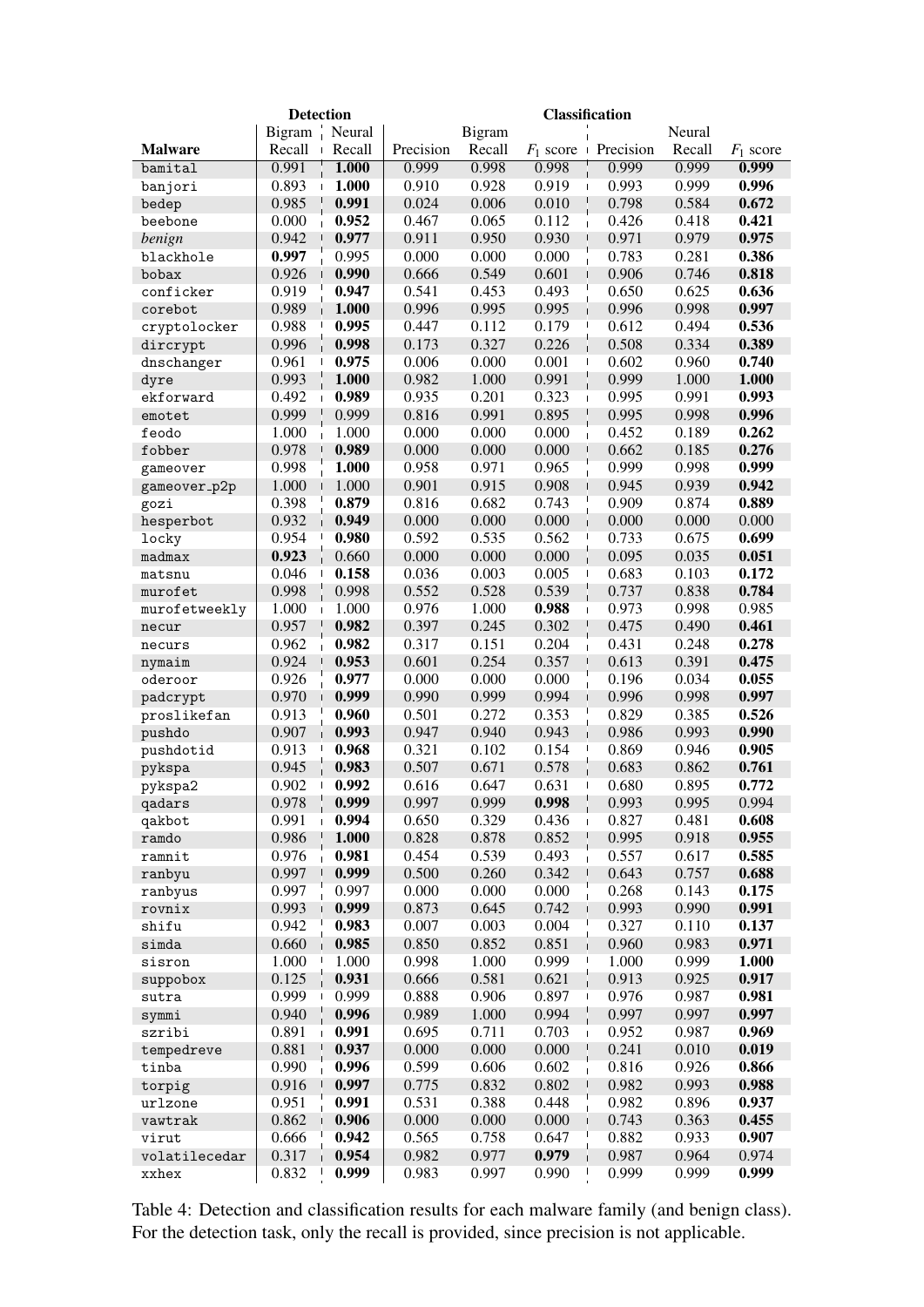for all classes, while macro-averages take the mean of the individual scores for all classes. In other words, micro-averages take into account the relative weights (in terms of number of examples) of all classes, while macro-averages do not. As shown in Table 3, the neural model also outperforms the two baselines on all metrics.

We can refine the analysis of the empirical results by looking at detection and classification results for each malware family, as illustrated in Table 4. One interesting result of this evaluation is the ability of the neural model to detect dictionary-based DGAs such as suppobox (with a recall of 0.931 for the neural model compared to 0.125 for the bigram model), provided the number of training examples is sufficient. In other words, the neural model was capable of "learning" the wordlists employed by the the DGA, which is something that earlier approaches based on character statistics are unable to do. However, some domain-generation algorithms remain difficult to detect, such as matsnu (with a recall of only 0.158). matsnu is a dictionary-based DGA relying on a built-in list of more than 1 300 verbs and nouns. As the dataset used for the evaluation only contains 12 714 examples of matsnu domains, this was probably insufficient to learn the underlying regularities produced by this DGA.

## 6 Conclusion

This paper presented a data-driven approach to the automatic detection of malwaregenerated domain names using recurrent neural networks. Although the idea of using recurrent neural networks for detecting malicious domains is not entirely new (Woodbridge et al., 2016), the paper is to our knowledge the first one to evaluate it on a large dataset of several million malware-generated domains (covering a total of 61 malware families). The model does not require any handcrafted feature and can be easily retrained to respond to new malwares. Furthermore, it can be directly applied on the raw domain names, without requiring access to additional contextual information.

Future work will investigate the integration of this neural model as part of a larger machine-learning architecture for the detection of cyber-threats in traffic data.

### **References**

- H. S. Anderson, J. Woodbridge, and B. Filar. DeepDGA: Adversarially-tuned domain generation and detection. In *Proceedings of the 2016 ACM Workshop on Artificial Intelligence and Security*, pages 13–21. ACM, 2016.
- M. Antonakakis, R. Perdisci, Y. Nadji, N. Vasiloglou, S. Abu-Nimeh, W. Lee, and D. Dagon. From throw-away traffic to bots: Detecting the rise of DGA-based malware. In *USENIX security symposium*, volume 12, 2012.
- D. Bahdanau, K. Cho, and Y. Bengio. Neural machine translation by jointly learning to align and translate. *arXiv e-prints*, abs/1409.0473, September 2014.
- T. Barabosch, A. Wichmann, F. Leder, and E. Gerhards-Padilla. Automatic extraction of domain name generation algorithms from current malware. In *Proc. NATO Symposium IST-111 on Information Assurance and Cyber Defense, Koblenz, Germany*, 2012.
- F. Chollet et al. Keras. https://github.com/fchollet/keras, 2015.
- J. Chung, C Gülcehre, K. Cho, and Y. Bengio. Empirical evaluation of gated recurrent neural networks on sequence modeling. *CoRR*, abs/1412.3555, 2014.